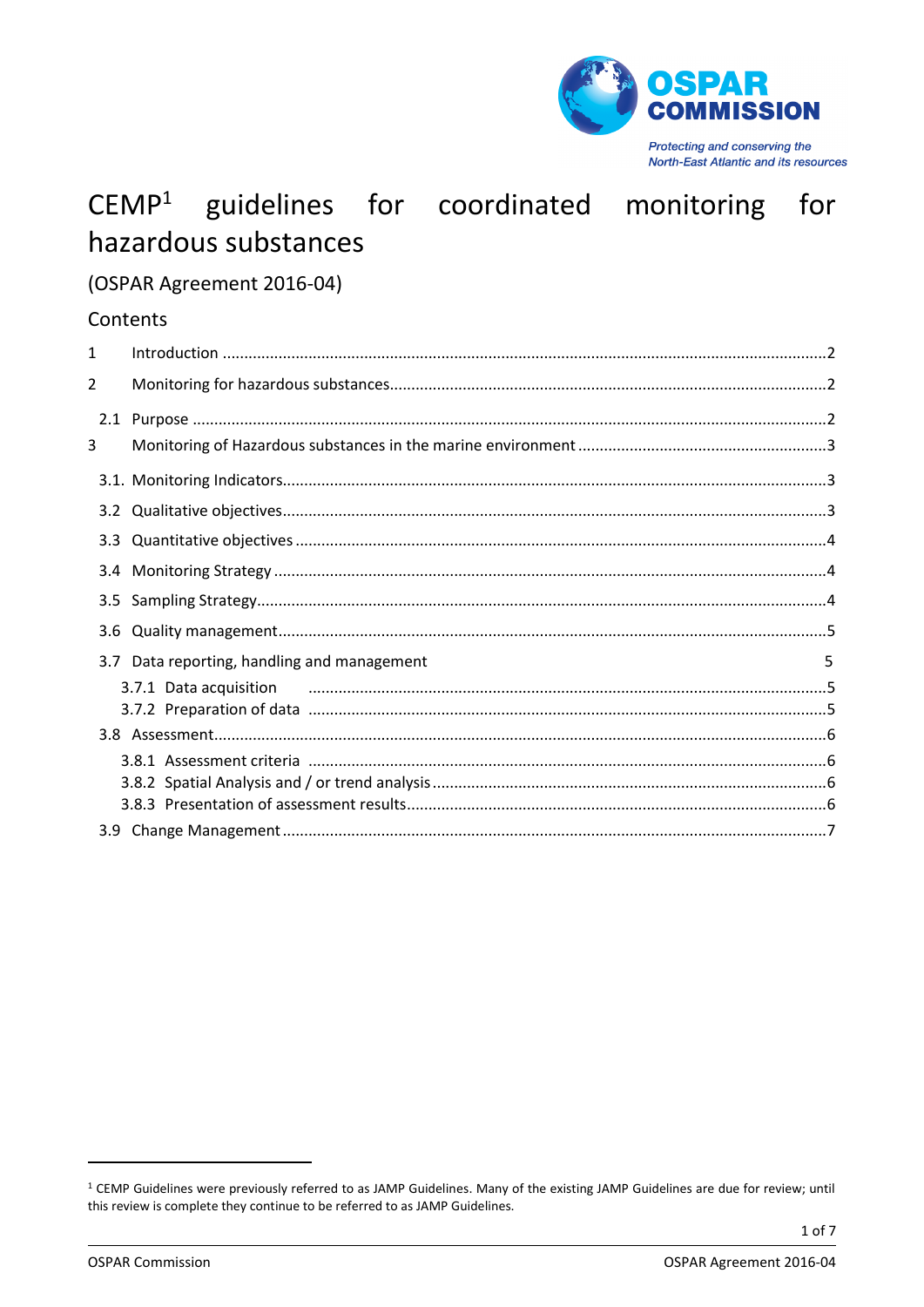# <span id="page-1-0"></span>1 Introduction

In 2014 the OSPAR Commission adopted a renewed OSPAR Joint Assessment and Monitoring Programme (JAMP) 2014–2021 (OSPAR Agreement 2014-02, updated 2016 [http://www.ospar.org/work-areas/cross](http://www.ospar.org/work-areas/cross-cutting-issues/jamp)[cutting-issues/jamp\)](http://www.ospar.org/work-areas/cross-cutting-issues/jamp) for the period 2014 to 2021 focusing on the development of new general assessments of the quality status of the marine environment for 2018. OSPAR coordinates repeated measurement and assessment of the marine environment over a 10–20 year timeframe.

The OSPAR Commission's strategic objective with regard to hazardous substances is to prevent pollution of the OSPAR maritime area by continuously reducing discharges, emissions and losses of hazardous substances, with the ultimate aim to achieve concentrations in the marine environment near background values for naturally occurring substances and close to zero for man-made synthetic substances.

The Hazardous Substances Strategy will be implemented progressively by making every endeavour, through appropriate actions and measures:

- a. to achieve concentrations of contaminants at levels not giving rise to pollution effects, and contaminants in fish and other seafood for human consumption not exceeding levels established by EU legislation or other relevant standards, and finally;
- b. to move towards the targets of the cessation of discharges, emissions and losses of hazardous substances by the year  $2020^2$ .

To achieve these goals, programmes for monitoring the state of and pressures caused by hazardous substances to the marine environment have been implemented, comprising monitoring different compartments of the sea and inputs from rivers and atmosphere.

This document provides links to the monitoring guidelines, data sources, processing procedures and assessment products.

# <span id="page-1-1"></span>2 Monitoring for hazardous substances

Regular activities under the Strategy for the JAMP for status and pressure monitoring of hazardous substances and biological effects are set out in the Coordinated Environmental Monitoring Programme (CEMP) (OSPAR Agreement 2016-01, currently under review).

# <span id="page-1-2"></span>2.1 Purpose

The aim of the monitoring programmes for hazardous substances is to deliver comparable data from across the OSPAR maritime area, which can be used in assessments to address the specific questions raised in the JAMP:

- Assessment of the status of the marine environment
- Assessment of the pressures on the marine environment
- Assessment of the effectiveness of measures

1

<sup>2</sup> Directive 2008/56/EC of the European Parliament and of the Council of 17 June 2008 establishing a framework for community action in the field of marine environmental policy (Marine Strategy Framework Directive) L164/19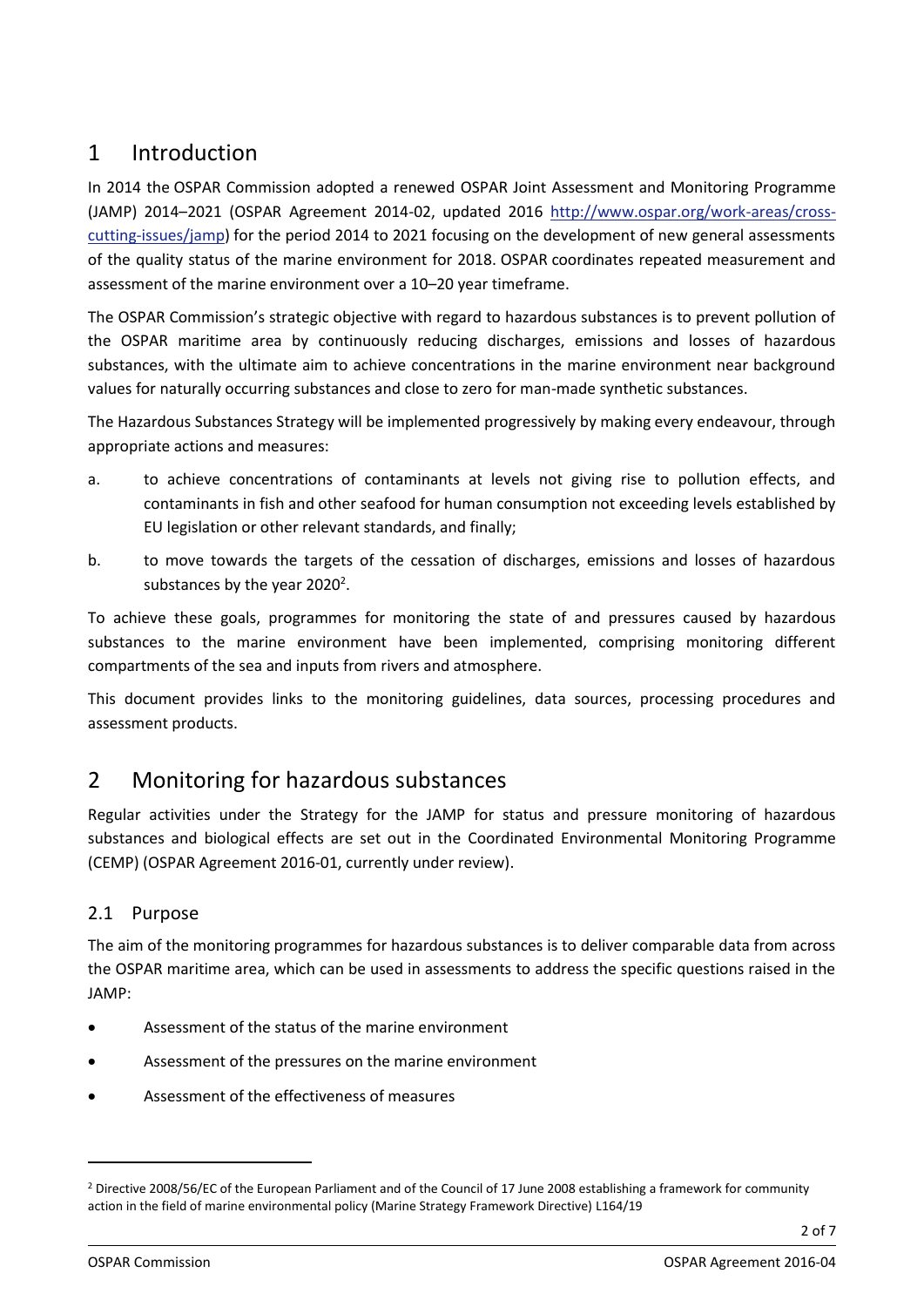# <span id="page-2-0"></span>3 Monitoring of Hazardous substances in the marine environment

[www.ospar.org/documents/dbase/decrecs/agreements/16-01e\\_The\\_CEMP.doc](http://www.ospar.org/documents/dbase/decrecs/agreements/16-01e_The_CEMP.doc)

#### **The Coordinated Environmental Monitoring Programme CEMP<sup>3</sup>**

The general outline of monitoring requirements within the CEMP is defined at

[http://www.ospar.org/content/content.asp?menu=00900301400000\\_000000\\_000000](http://www.ospar.org/content/content.asp?menu=00900301400000_000000_000000)

### <span id="page-2-1"></span>3.1. Monitoring Indicators

These Guidelines are focused on monitoring of the concentrations and effects of selected contaminants in the marine environment as follows:

- metals (cadmium, mercury and lead) in sediment and biota
- PAHs in biota and sediment
- PCBs in biota and sediment
- brominated flame retardants in biota and sediment
- the effects of tributyltin in gastropods and concentrations in sediment and/or biota

The CEMP also includes a pre-CEMP covering components which the Contracting Parties are preparing to monitor in a co-ordinated manner through the development of monitoring guidance, quality assurance procedures and/or assessment tools. Currently the pre-CEMP includes the following components:

- planar PCBs in biota
- alkylated PAHs in biota and sediment
- PFOS in sediment, biota and water
- dioxins and furans in biota and sediment
- PAH- and metal-specific biological effects
- general biological effects

The components listed as OSPAR Common Indicators for regional compliance monitoring under MSFD Descriptor 8 are also part of CEMP.

Information on the actual status of the substances and compartments monitored, the links to the related assessment guidance documents as well as Contracting Parties monitoring is compiled in the related (expanded) CEMP appendices. The links to the assessment guidance documents are also listed under chapter 3.8.1.

# <span id="page-2-2"></span>3.2 Qualitative objectives

Qualitative objectives of the monitoring programme for hazardous substances are to determine the concentrations of hazardous substances in the marine environment

To detect:

 whether those hazardous substances monitored are at, or approaching, background levels for naturally occurring substances and close to zero for man-made substances,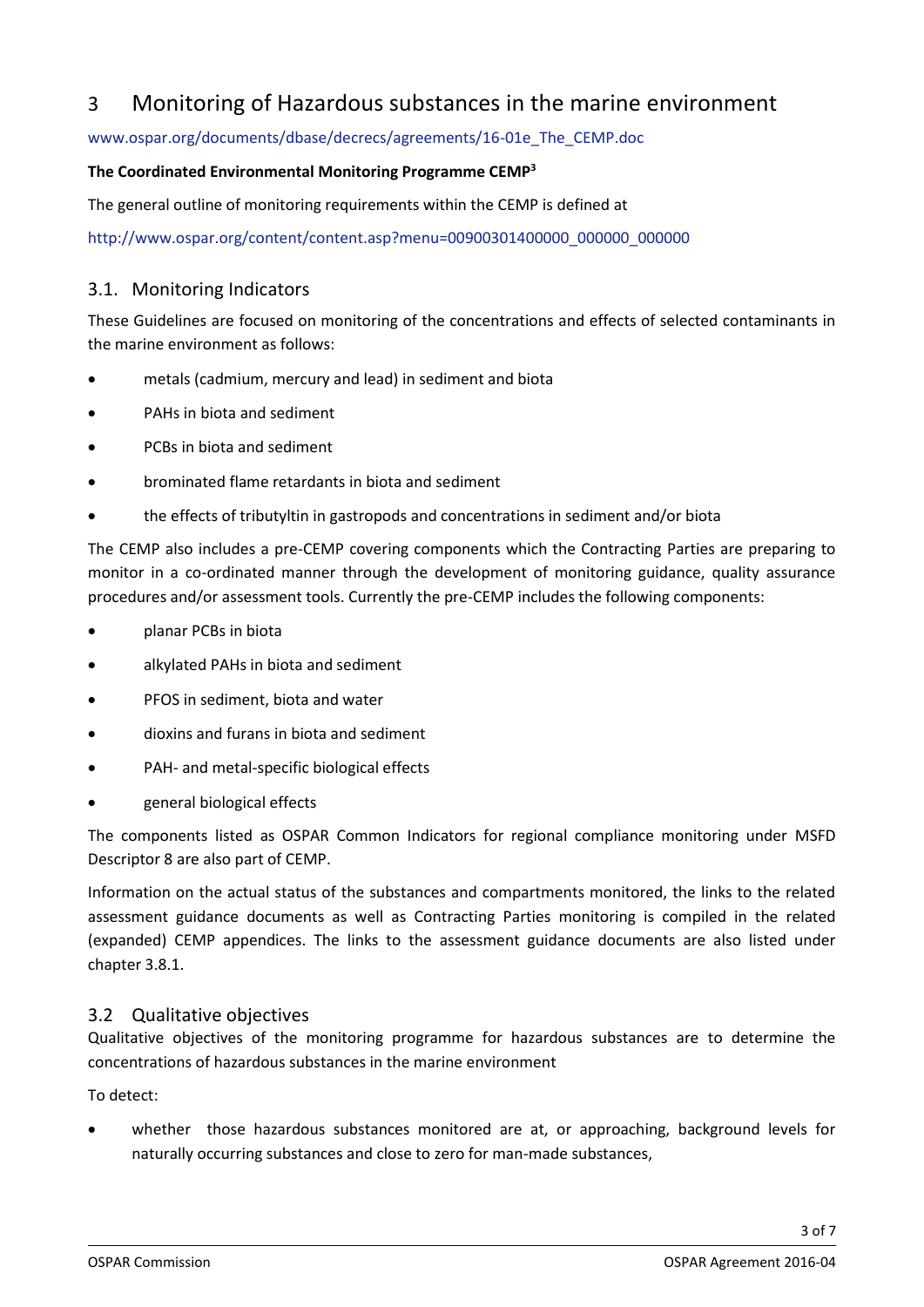- how are the concentrations changing over time
- whether the concentrations of either individual substances or mixture of substances are such that they are giving or not giving rise to pollution effects

To assess:

- the effectiveness of measures taken for the reduction of marine contamination by performing trend monitoring
- the status of the environment regarding hazardous substances against set criteria and/or standards as environmental assessment criteria and/or thresholds defining a good environmental standard

Monitoring of bioeffects supply qualitative or quantitative information on activities, concentrations, frequency or abundance of effects or their measurable reactions which can be used comparably to concentrations, and additionally can detect problems to marine organisms caused by multiple impacts, often on levels below possibilities of chemical analytical measurements or not discoverable by these methods.

#### <span id="page-3-0"></span>3.3 Quantitative objectives

Quantitative objectives can be formulated in order:

to assure the sample quality in environmental monitoring.

For temporal trend assessments a minimum trend of e.g. 5 or 10% a year should be possible to detect during a sampling period of ten years with a statistical power of 80% and significant level of 5%. This does not require that there is a trend present today but that the monitoring programme should be able to detect the suggested minimum trend, should it occur in future. To fulfil this objective the between-year unexplained variation must not be too large and the sample size not too small. Normally the contribution to the total variation is much larger from sample variation (biological, small scale spatial and temporal variation etc) than from the analytical error achieved at the chemical analysis. As the concentrations of some anthropogenic contaminants have decreased considerably and become close to detection limit the analytical error increases in relation to the sample variation. At some point temporal trend assessments become pointless. This point may well be defined. However, it is not necessary abandon the Quantitative objective approach, because it may be still be relevant in other areas or matrices or if the contaminant situation changes or the analytical technique improves.

• for compliance monitoring

For example the programme should be able to show compliance with a target value (e.g. EQS) at a distance of xx% from the target with the achieved sample variance. If the target is 0 or at background concentration a constant has to be added to the target to maintain the Quantitative objective approach.

#### <span id="page-3-1"></span>3.4 Monitoring Strategy

See monitoring manual:

[http://www.ospar.org/content/content.asp?menu=00900301400135\\_000000\\_000000](http://www.ospar.org/content/content.asp?menu=00900301400135_000000_000000)

# <span id="page-3-2"></span>3.5 Sampling Strategy

3Reference number: 2016-1

-

4 of 7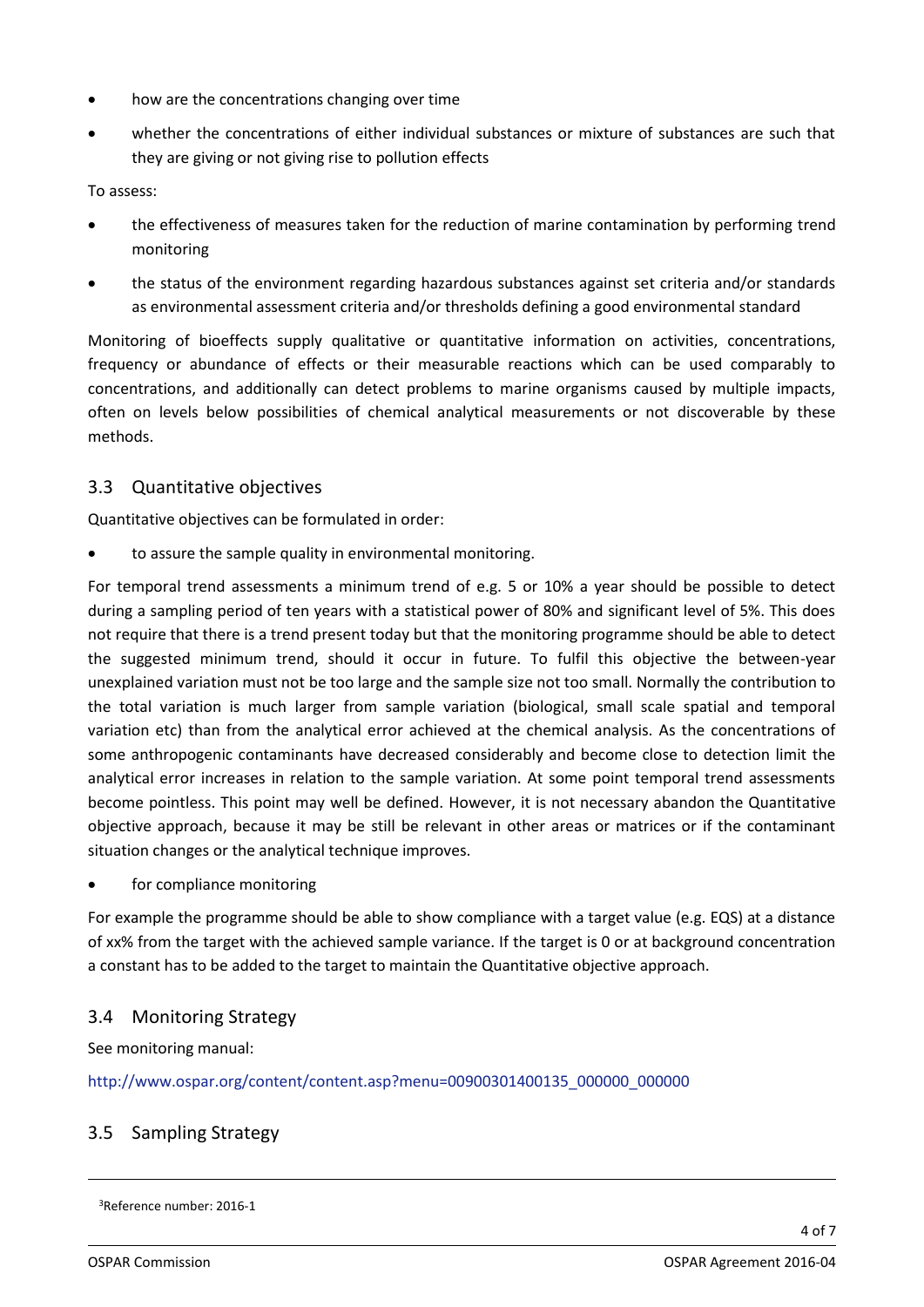See monitoring manual:

## [http://www.ospar.org/content/content.asp?menu=00900301400135\\_000000\\_000000](http://www.ospar.org/content/content.asp?menu=00900301400135_000000_000000)

## <span id="page-4-0"></span>3.6 Quality management

Three requirements are essential for the inclusion of a substance or an element or groups of it into the CEMP. These are:

- guidelines;
- quality assurance tools;
- assessment tools.

For analytical quality assurance and control, contracting parties should follow EN ISO/IEC 17025:2005 (General requirements for the competence of testing and calibration laboratories).

Consequently all CEMP components should have external QA/QC in place, e.g. via one of the following laboratory proficiency testing schemes:

QUASIMEME:<http://www.quasimeme.org/>

BEQUALM:<http://www.bequalm.org/>

# <span id="page-4-1"></span>3.7 Data reporting, handling and management

ICES data centre serves for data handling, management and storage in DOME [\(http://dome.ices.dk/browse/index.aspx\)](http://dome.ices.dk/browse/index.aspx) and for making available environmental monitoring data via the Internet to other authorities (e.g. the EEA) and to the public.

<http://ices.dk/marine-data/Pages/default.aspx>

#### <span id="page-4-2"></span>**3.7.1 Data acquisition**

The data are extracted from the ICES database, with technical and scientific support by the ICES data centre.

#### <span id="page-4-3"></span>**3.7.2 Preparation of data**

The measurements each year are summarised by an annual contaminant index. To account for differences in analytical quality, an analytical weight is assigned to each index based on the available analytical quality information. The analytical weights are then converted into [statistical weights](http://dome.ices.dk/osparmime/help_methods_biota_metals.html#StatWeights) that account for the relative magnitudes of the analytical and environmental variability in the data.

For assessment, concentrations in biota are expressed on wet weight basis, apart from organics in shrimp and herring which are expressed on a lipid weight basis.

Concentrations in sediment are commonly first normalised to account for differences in sediment composition. Concentrations in sediment are expressed on a dry weight basis.

Details on the methods used for concentrations of hazardous substances and most biological effects can be found at: [http://dome.ices.dk/osparmime/help\\_methods\\_biota\\_metals.html](http://dome.ices.dk/osparmime/help_methods_biota_metals.html) and

[http://dome.ices.dk/osparmime/help\\_methods\\_sediment\\_metals.html.](http://dome.ices.dk/osparmime/help_methods_sediment_metals.html)

Details for imposex can be found at: [http://dome.ices.dk/osparmime/help\\_methods\\_biota\\_imposex.html](http://dome.ices.dk/osparmime/help_methods_biota_imposex.html)

5 of 7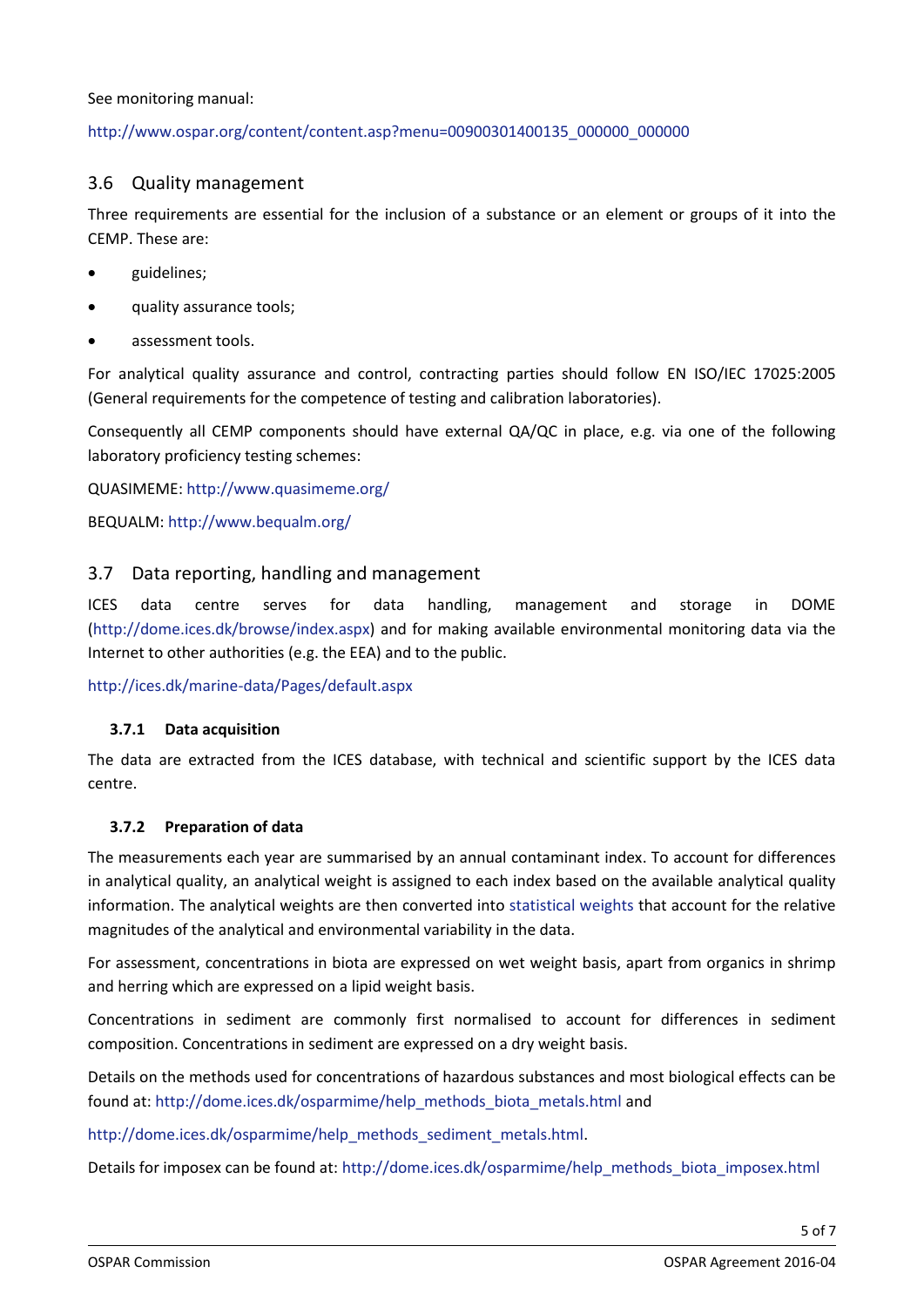# <span id="page-5-0"></span>3.8 Assessment

The assessment methodology is fully described in the online help files.

### <span id="page-5-1"></span>**3.8.1 Assessment criteria**

Concentrations are compared to both Background Assessment Concentrations (BACs) and Environmental Assessment Criteria (EACs) or their equivalent. Details can be found at:

[http://dome.ices.dk/osparmime/help\\_ac\\_biota\\_metals.html](http://dome.ices.dk/osparmime/help_ac_biota_metals.html) [http://dome.ices.dk/osparmime/help\\_ac\\_biota\\_chlorobiphenyls.html](http://dome.ices.dk/osparmime/help_ac_biota_chlorobiphenyls.html)

[http://dome.ices.dk/osparmime/help\\_ac\\_biota\\_pah\\_\(parent\).html](http://dome.ices.dk/osparmime/help_ac_biota_pah_(parent).html)

[http://dome.ices.dk/osparmime/help\\_ac\\_biota\\_organo-metals.html](http://dome.ices.dk/osparmime/help_ac_biota_organo-metals.html)

[http://dome.ices.dk/osparmime/help\\_ac\\_biota\\_pesticides.html](http://dome.ices.dk/osparmime/help_ac_biota_pesticides.html)

[http://dome.ices.dk/osparmime/help\\_ac\\_biota\\_biological\\_effects.html](http://dome.ices.dk/osparmime/help_ac_biota_biological_effects.html)

[http://dome.ices.dk/osparmime/help\\_ac\\_biota\\_imposex.html](http://dome.ices.dk/osparmime/help_ac_biota_imposex.html)

[http://dome.ices.dk/osparmime/help\\_ac\\_sediment\\_metals.html](http://dome.ices.dk/osparmime/help_ac_sediment_metals.html)

[http://dome.ices.dk/osparmime/help\\_ac\\_sediment\\_chlorobiphenyls.html](http://dome.ices.dk/osparmime/help_ac_sediment_chlorobiphenyls.html)

[http://dome.ices.dk/osparmime/help\\_ac\\_sediment\\_pah\\_\(parent\).html](http://dome.ices.dk/osparmime/help_ac_sediment_pah_(parent).html)

## <span id="page-5-2"></span>**3.8.2 Spatial Analysis and / or trend analysis**

Information on spatial differences in the status are illustrated by the maps of the annual assessments (link see above at the beginning of §3).

Time series are assessed by fitting a weighted regression model to the annual contaminant indices. The type of model depends on the number of years of data:

- 1-2 years: no model
- 3-4 years: mean
- 5-6 years: linear trend
- 7+ years: smoother (with amount of smoothing estimated from the data)

The fitted models are used to assess environmental status against available assessment criteria and evidence of temporal change in contaminant levels in the last twenty years.

Details for concentrations and most biological effects can be found at:

[http://dome.ices.dk/osparmime/help\\_methods\\_biota\\_metals.html](http://dome.ices.dk/osparmime/help_methods_biota_metals.html)

[http://dome.ices.dk/osparmime/help\\_methods\\_sediment\\_metals.html](http://dome.ices.dk/osparmime/help_methods_sediment_metals.html)

Details for imposex can be found at: [http://dome.ices.dk/osparmime/help\\_methods\\_biota\\_imposex.html](http://dome.ices.dk/osparmime/help_methods_biota_imposex.html)

#### <span id="page-5-3"></span>**3.8.3 Presentation of assessment results**

The assessment results are published by OSPAR as CEMP Assessment Reports "Levels and trends in marine contaminants and their biological effects", available online at the OSPAR website. The maps and graphs of the annual assessment as well as additional information in help files are available at: [http://dome.ices.dk/osparmime/main.html.](http://dome.ices.dk/osparmime/main.html)